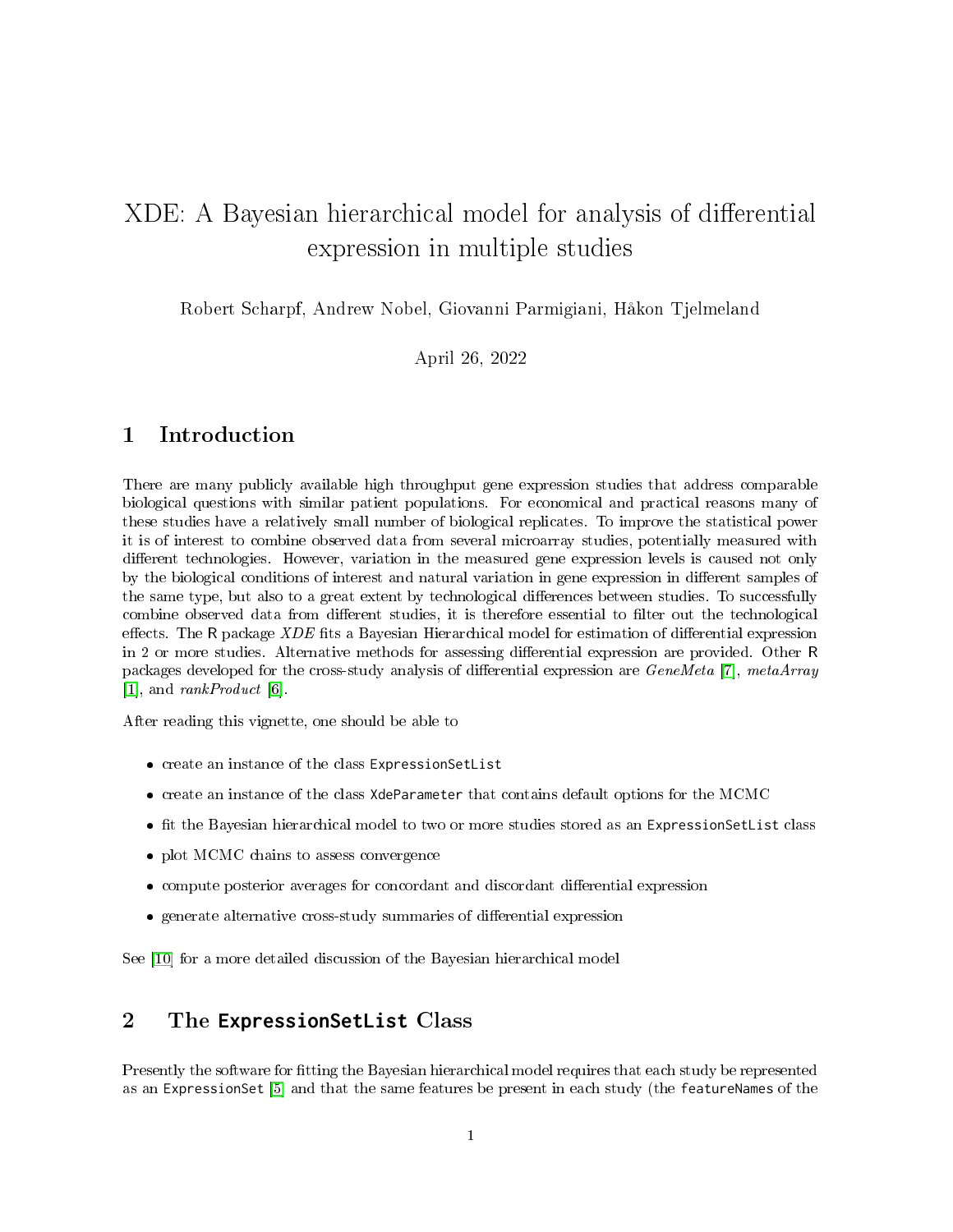studies must be identical). Therefore, for the meta-analysis of several platforms, platform-specific annotations must be mapped to a common reference identifier. Mapping identifiers in each platform is a non-trivial stop in any cross-study analysis. The  $\mathsf R$  packages funcBox (not yet publicly available) and MergeMaid have been developed to facilitate the annotation process and the merging of multiple studies, respectively [\[2\]](#page-12-4).

For the purposes of this vignette, XDE provides an example dataset of a single study that was split into three artificial datasets.

```
> library(XDE)
> data(expressionSetList)
> xlist <- expressionSetList
> class(xlist)
[1] "ExpressionSetList"
attr(,"package")
[1] "XDE"
```
The original study is described in [\[3\]](#page-12-5). The processed data was mapped to unigene identifiers and made available in the experimental data package  $\ell_1$  lung Expression (http://www.bioconductor.org) to facilitate the reproducibility of the analyses described in [\[8\]](#page-12-6).

The function validObject checks that the each element in ExpressionSetList is a valid ExpressionSet and that the featureNames are the same in each element.

#### > validObject(xlist)

#### [1] TRUE

In order to assess differential expression across multiple studies, one must define a dichotomous covariate in the phenoData of each ExpressionSet element in the ExpressionSetList object. This covariate must have an identical name in each study. In this vignette, we will use  $XDE$  to quantify differential expression between adenocarcinomas and squamous carcinomas. The binary covariate "adenoVsquamous" has been defined in each of the ExpressionSet elements for this purpose. The following statement must evaluate to TRUE:

```
> stopifnot(all(sapply(xlist, function(x, label){ label %in% varLabels(x)}, label="adenoVsquamous")))
```
# 3 The **XdeParameter** Class

There are many features in our implementation of the hierarchical Bayesian model that can be modified:

- hyperparameters for the Bayesian hierarchical model
- the seed for generating random values in the MCMC
- the starting values for the MCMC chains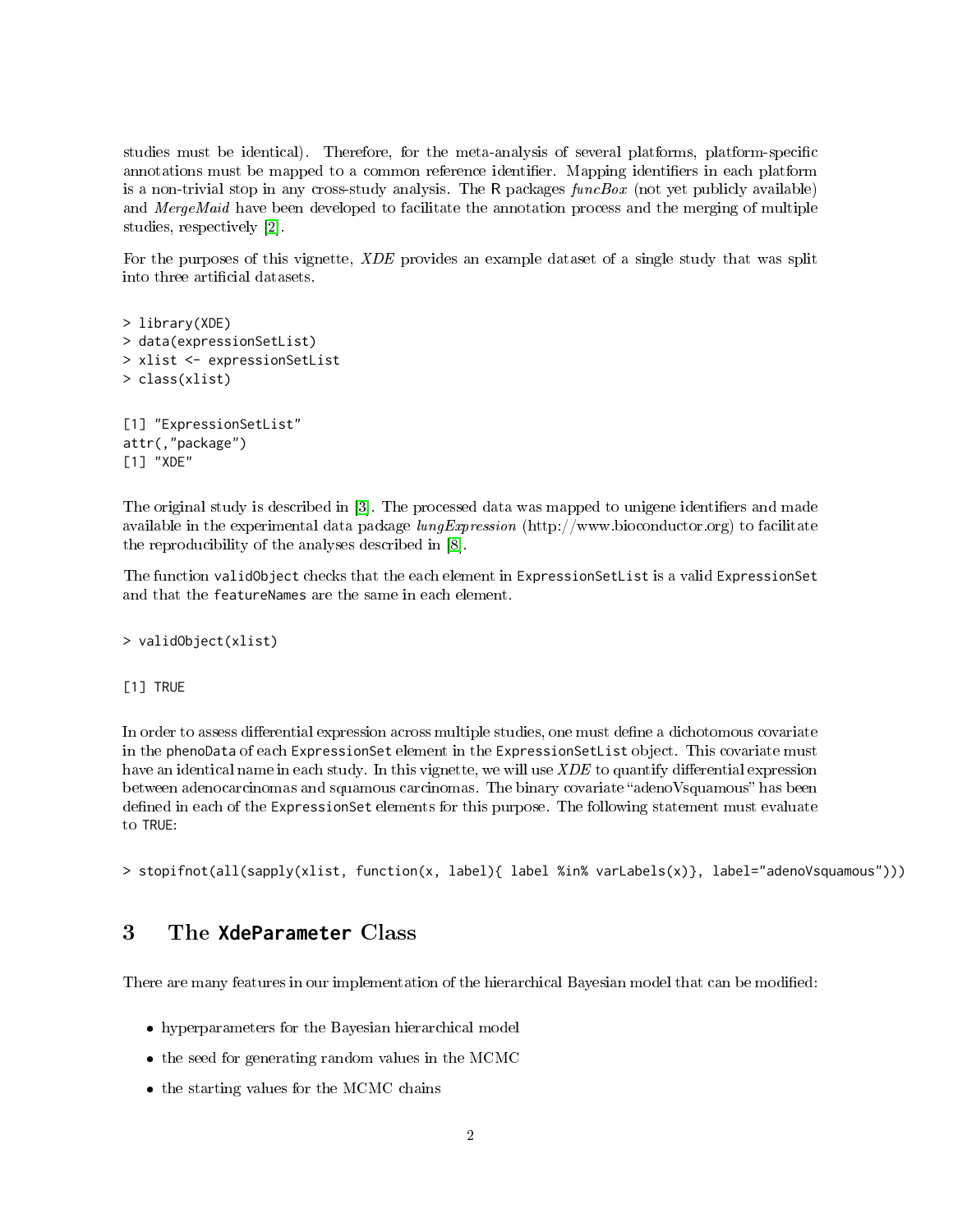- tuning parameters for Metropolis-Hastings proposals
- the number of updates per MCMC iteration (each parameter can have a different number of updates)
- $\bullet$  selection of MCMC chains that are to be written to log files

All of the above features are provided in the XdeParameter class. The attributes provided when initializing an instance of class XdeParameter work well in most instances. The XdeParameter vignette provides a more detailed description of how the attributes can be modified, as well as a brief description of the Bayesian model and the algorithm for the MCMC. See [\[10\]](#page-13-0) for a more detailed description of the Bayesian model.

The default values for our xlist object are obtained by initializing an instance of the XdeParameter class:

```
> params <- new("XdeParameter", esetList=xlist, phenotypeLabel="adenoVsquamous")
> params
Instance of XdeParameter
hyperparameters:
alpha.a beta.a p0.a p1.a alpha.b beta.b p0.b
   1.0 1.0 0.1 0.1 1.0 1.0 0.1
  p1.b
   0.1
...
updates (frequency of updates per MCMC iteration):
  nu Delta a b c2
   1 1 3 3 1
...
tuning (the epsilon for Metropolis-Hastings proposals):
  nu Delta a b c2
 0.01 0.01 0.04 0.04 0.01
...
output (parameters to save (0 = not saved, 1 = saved to log file):
potential acceptance and DDelta and a
        1 1 1 1 1
...
iterations: 1000
thin: 1
seed: 886635
notes:
firstMcmc:
List of 5
 $ Nu : num [1:1500] -1.5784 -0.1317 0.1457 0.2387 0.0715 ...
 $ DDelta: num [1:1500] 0.553 0.923 0.29 -1.463 -0.561 ...
```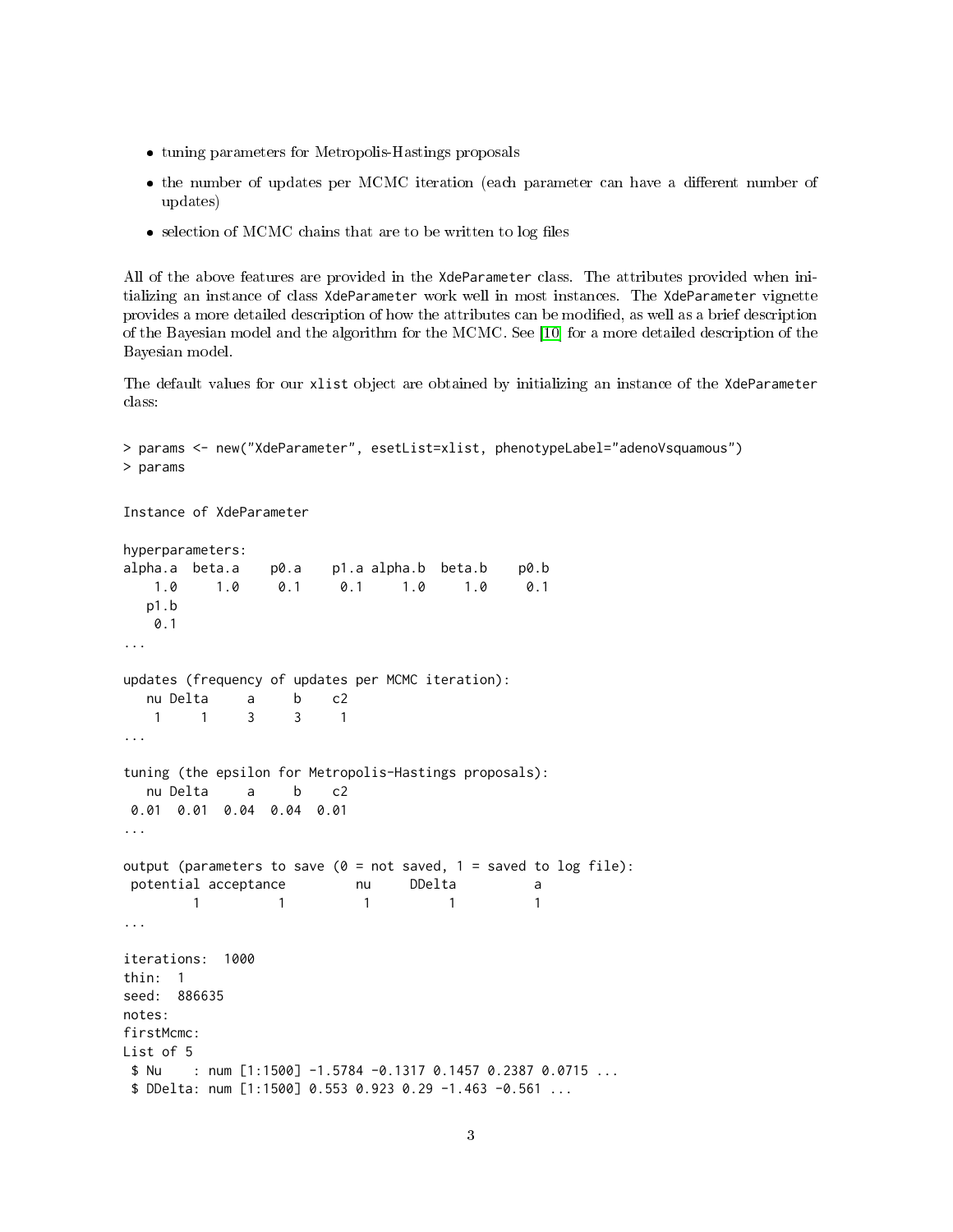```
$ A : num [1:3] 0.532 0.197 0.791
 $ B : num [1:3] 0.365 0.785 0.91
 $ C2 : num 0.461
...
showIterations: TRUE
specifiedInitialValues: TRUE
directory (where to save the MCMC chains): ./
phenotypeLabel: adenoVsquamous
studyNames: study1 study2 study3
one.delta: TRUE
```
This parameterization, presently the default, assumes that a gene is differentially expressed in all studies or in none. An alternative parametrization that allows genes to be differentially expressed in a subset of studies can be obtained by setting the argument one.delta to FALSE.

```
> params <- new("XdeParameter", esetList=xlist,
                phenotypeLabel="adenoVsquamous", one.delta=FALSE)
```
Whether one fits the " $\delta_g$ " (one.delta=TRUE) or the " $\delta_{gp}$ " model (one.delta=FALSE), the chain written to file is of dimension G x P x I, where G is the number of genes, P is the number of studies, and S is the number of samples (in the case of the  $\delta_q$  model, the value written to file for a single gene will be the same for each study. The same is true for the  $\xi_p$  parameter.)

### 4 Fitting the Bayesian hierarchical model

#### 4.1 Starting values

Randomly simulated starting values By default, the first iteration of the MCMC chain stored in the slot firstMcmc of the params are simulated randomly from the priors. When the value of burnin is true, the output from the MCMC are not saved to file and the chain can not be monitored for convergence. By default the value of burnin is TRUE and only the last iteration from the chain will be available (the parameters are not written to log files).

Empirical starting values One can use empirical values for starting the chain (or specify your own starting values) by initializing an object of class XdeParameter and then specifying your own values for the first MCMC:

```
> params <- new("XdeParameter", esetList=xlist, phenotypeLabel="adenoVsquamous", one.delta=FALSE)
> empirical <- empiricalStart(xlist, phenotypeLabel="adenoVsquamous")
> firstMcmc(params) <- empirical
```
To run a burnin of 3 iterations starting from the empircal values:

```
> iterations(params) <- 3
> burnin(params) <- TRUE
> fit <- xde(params, xlist)
```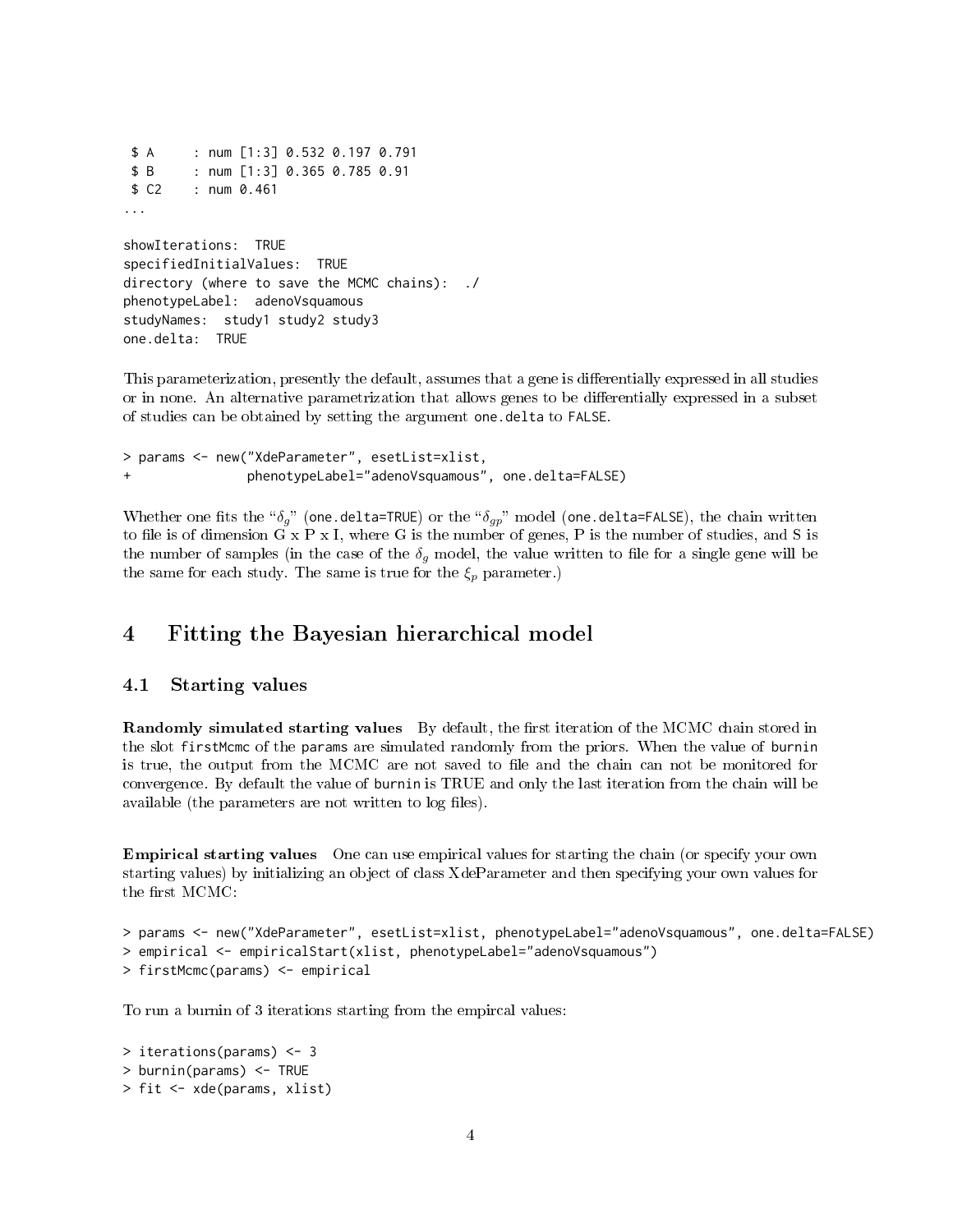Only the first and last iterations of the MCMC are available when burnin is TRUE. The output of the xde is an object of class XdeMcmc. The object fit contains the last iteration from the MCMC, as well as a different seed that can be used for initiating the next chain. For instance, to run two additional iterations starting at the last iteration stored in the fit object, one should provide the params, xlist, and fit objects to the xde function:

> iterations(params) <- 2 > fit2 <- xde(params, xlist, fit)

When an object of class XdeMcmc is supplied as an argument to the xde function, the seed and the last iteration from the fit object are used to begin the next chain. Note that the results from the previous call to the xde would be identical to the following sequence of commands:

```
> firstMcmc(params) <- lastMcmc(fit)
> seed(params) <- seed(fit)
> fit2 <- xde(params, xlist)
```
One should run several thousand iterations (saving all parameters to file) to monitor convergence. In the following code chunk (not run) we save only the chains for the parameters that are not indexed by genes and/or study by setting the output for these parameters to zero  $-$  this step was taken to keep this package from becoming unnecessarily large. By setting the thin to 2, we only write every other MCMC iteration to file. In total, 1000 iterations are saved.

```
> burnin(params) <- FALSE
> iterations(params) <- 2000
> output(params)[c("potential", "acceptance",
               + "diffExpressed",
+ "nu", ##"DDelta",
+ ##"delta",
+ "probDelta",
+ ##"sigma2",
+ "phi")] <- 0
> thin(params) <- 2
> directory(params) <- "logFiles"
> xmcmc <- xde(params, xlist)
```
See the XdeParameter vignette for a more detailed discussion of the output, burnin, and thin methods. The xmcmc object can be loaded by:

# 5 MCMC diagnostics

In this section we briefly describe how to access the chains for assessing convergence of the MCMC. We refer the Ruser to the package coda for more detailed discussion of MCMC diagnostics [\[9\]](#page-12-7).

The following is a list of the chains that were saved in our run with 1000 saved iterations:

```
> output(xmcmc)[2:22][output(xmcmc)[2:22] == 1]
```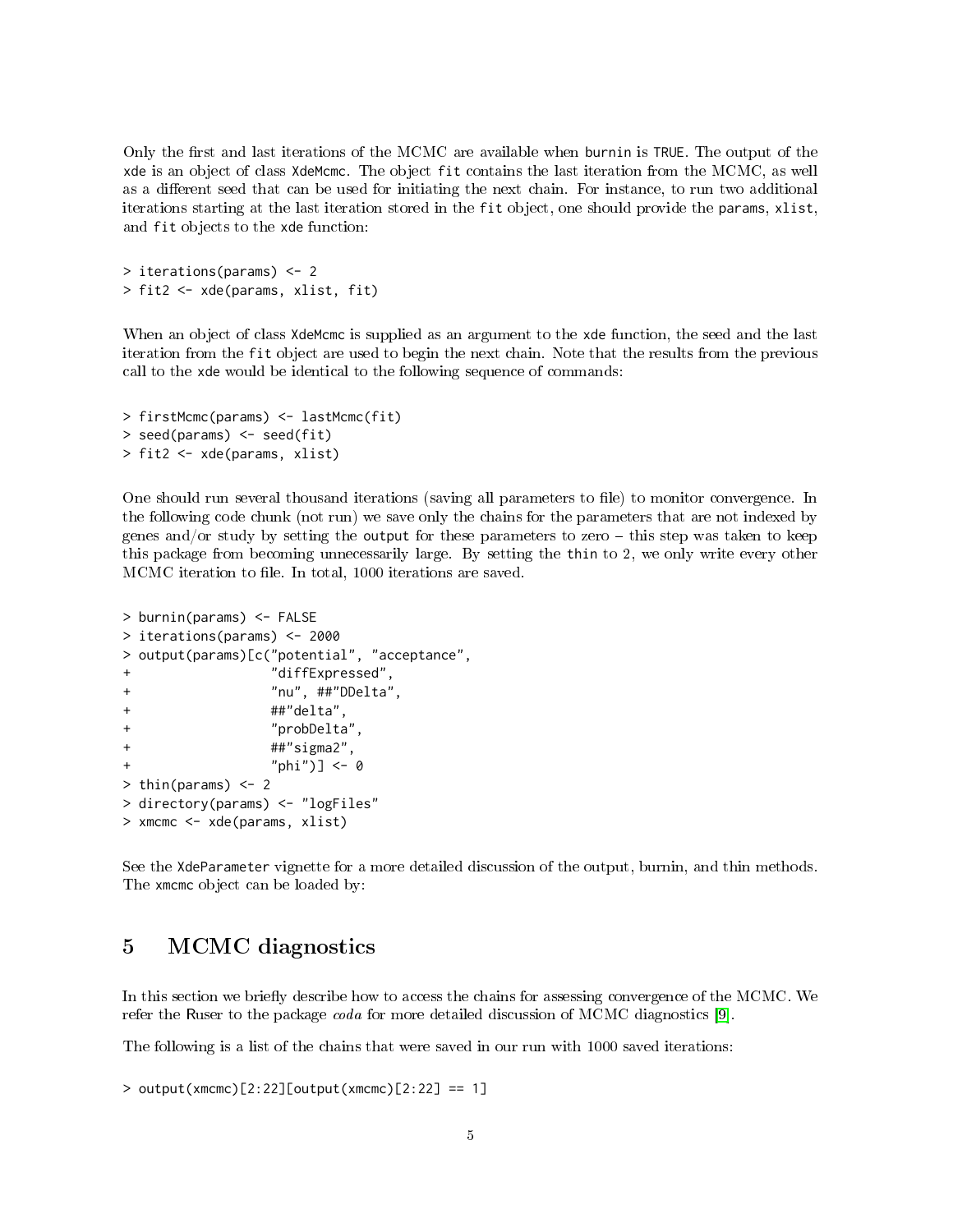| a | b | c2 gamma2                    |              | rho |  |
|---|---|------------------------------|--------------|-----|--|
|   |   |                              | $\mathbf{1}$ |     |  |
|   |   | 1 theta lambda tau2R tau2Rho |              |     |  |
|   |   |                              |              |     |  |

The \$ operator can be used to read in log files. First, we need to update the directory slot in the xmcmc with a character string indicating the path to the log files. (Note that an assignment method for directory is only available for R object of class XdeMcmc - typically one would not need to change the directory in the **XdeMcmc** object). In the following code chunk, we extract the chain for the  $c^2$  parameter:

```
> pathToLogFiles <- system.file("logFiles", package="XDE")
> xmcmc@directory <- pathToLogFiles
> c2 < -x xmcmc$c2
> par(las=1)
> plot.ts(c2, ylab="c2", xlab="iterations", plot.type="single")
```


Here we extract only the parameters that are not indexed by gene and platform (log files for parameters indexed by gene and platform are typically very large):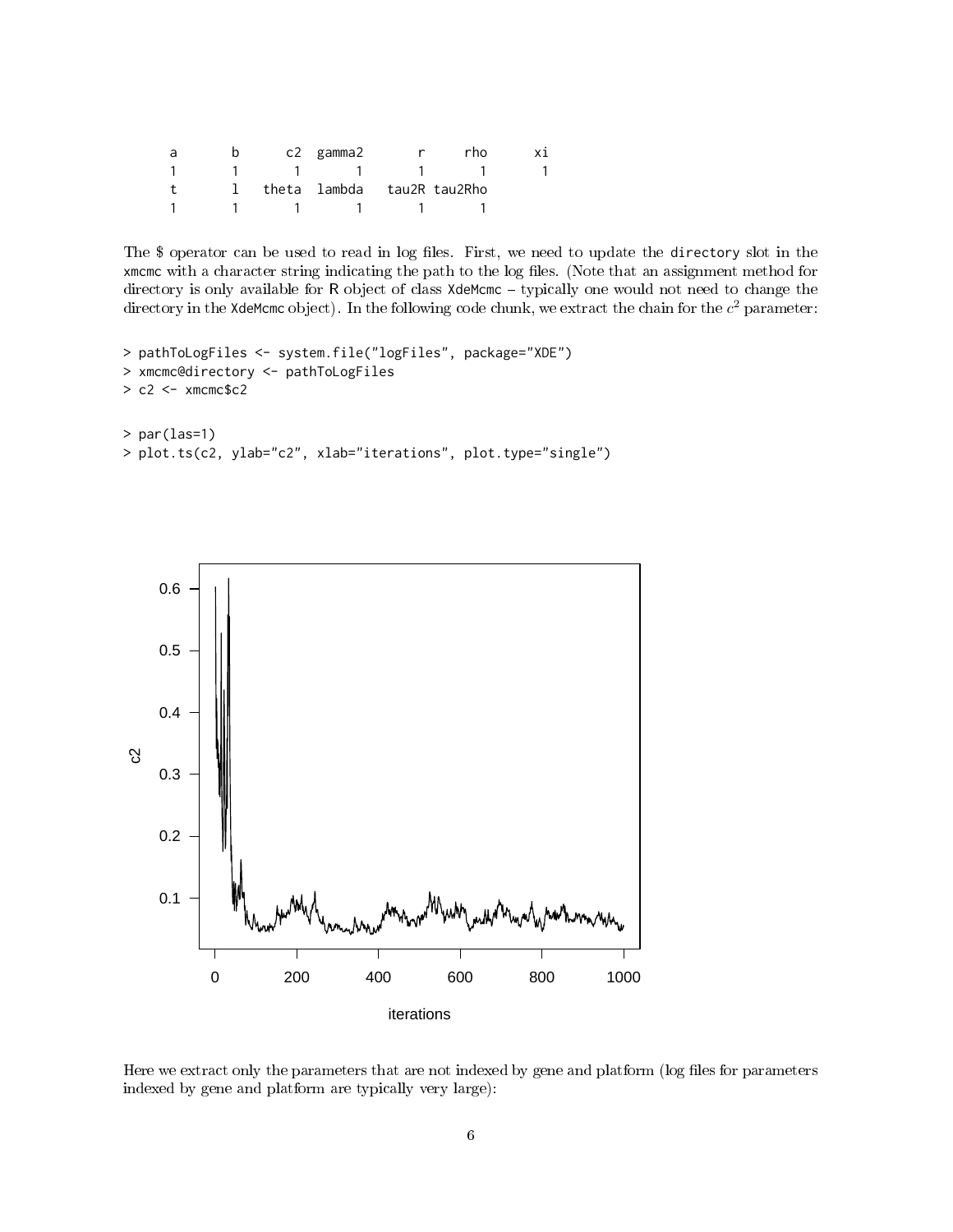```
> getLogs <- function(object){
          params \leq output(object)[output(object) == 1]
+ params <- params[!(names(params) %in% c("nu", "phi", "DDelta", "delta", "sigma2", "diffExpressed"))]
+ names(params)
+ }
> param.names <- getLogs(xmcmc)
> params <- lapply(lapply(as.list(param.names), function(name, object) eval(substitute(object$NAME_ARG, lis
> names(params) <- param.names
> tracefxn <- function(x, name) plot(x, plot.type="single", col=1:ncol(x), ylab=name)
> mapply(tracefxn, params, name=names(params))
```
# 6 Posterior probabilities of differential expression

We refer to the posterior mean of the standardized offsets in the hierarchical model as the Bayesian effect size (BES). The BES is calculated as  $\frac{\delta_g \Delta_{gp}}{c\tau \sigma^{b_p}}$  and obtained by

```
> bayesianEffectSize(xmcmc) <- calculateBayesianEffectSize(xmcmc)
```
As the function calculateBayesianEffectSize requires that the  $\delta, \Delta,$  and  $\sigma^2$  chains are saved, the above code chunk is not evaluated in this vignette.

```
> load(file.path(pathToLogFiles, "BES.rda"))
> load(file.path(pathToLogFiles, "postAvg.rda"))
```
Posterior averages for the probability of differential expression, concordant differential expression, and discordant differential expression are stored in the postAvg object.

See [\[10\]](#page-13-0) for a discussion of how the above posterior average probabilities are computed.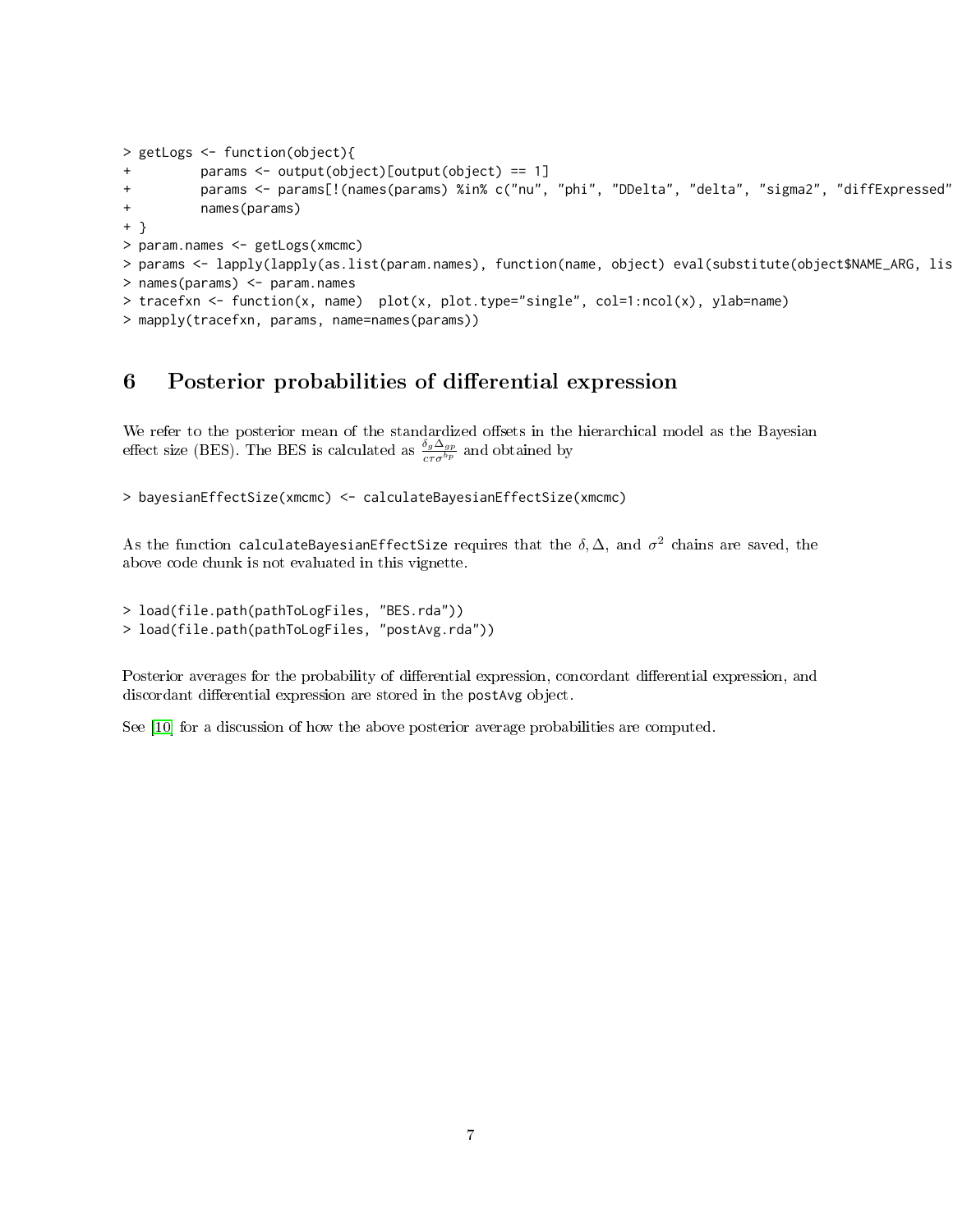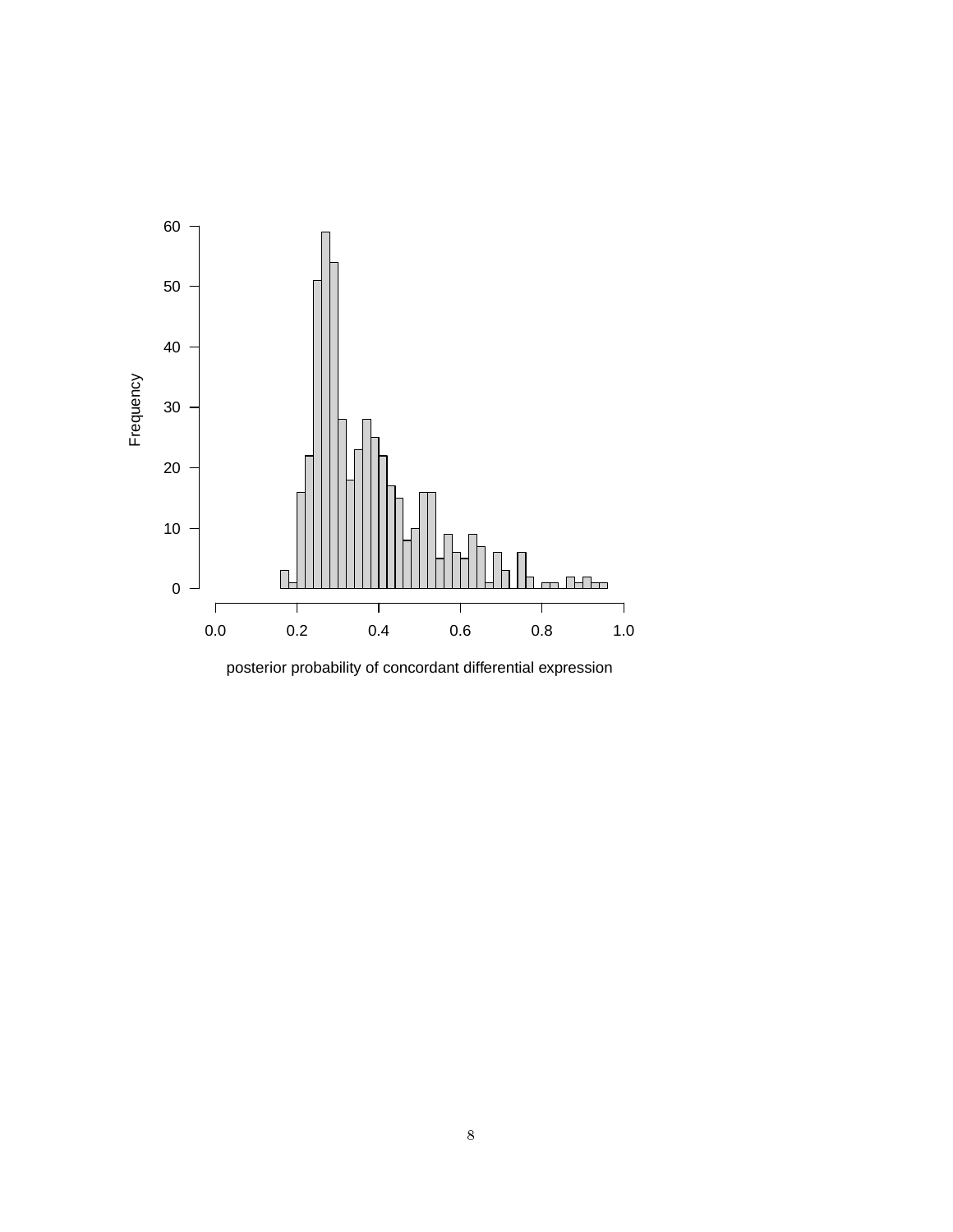

posterior probability of discordant differential expression

We may wish to differentially label the study-specific statistics of effect size that have high probabilities of concordant differential expression. To do this, we order the matrix of the BES so that the genes with the highest posterior probabilities are plotted last. The function symbolsInteresting returns a list of graphical options to pairs.

```
> op.conc <- symbolsInteresting(rankingStatistic=postAvg[, "concordant"])
> op.disc <- symbolsInteresting(rankingStatistic=postAvg[, "discordant"])
> par(las=1)
> graphics:::pairs(BES[op.conc$order, ], pch=op.conc$pch, col=op.conc$col,
+ bg=op.conc$bg, upper.panel=NULL, cex=op.conc$cex)
```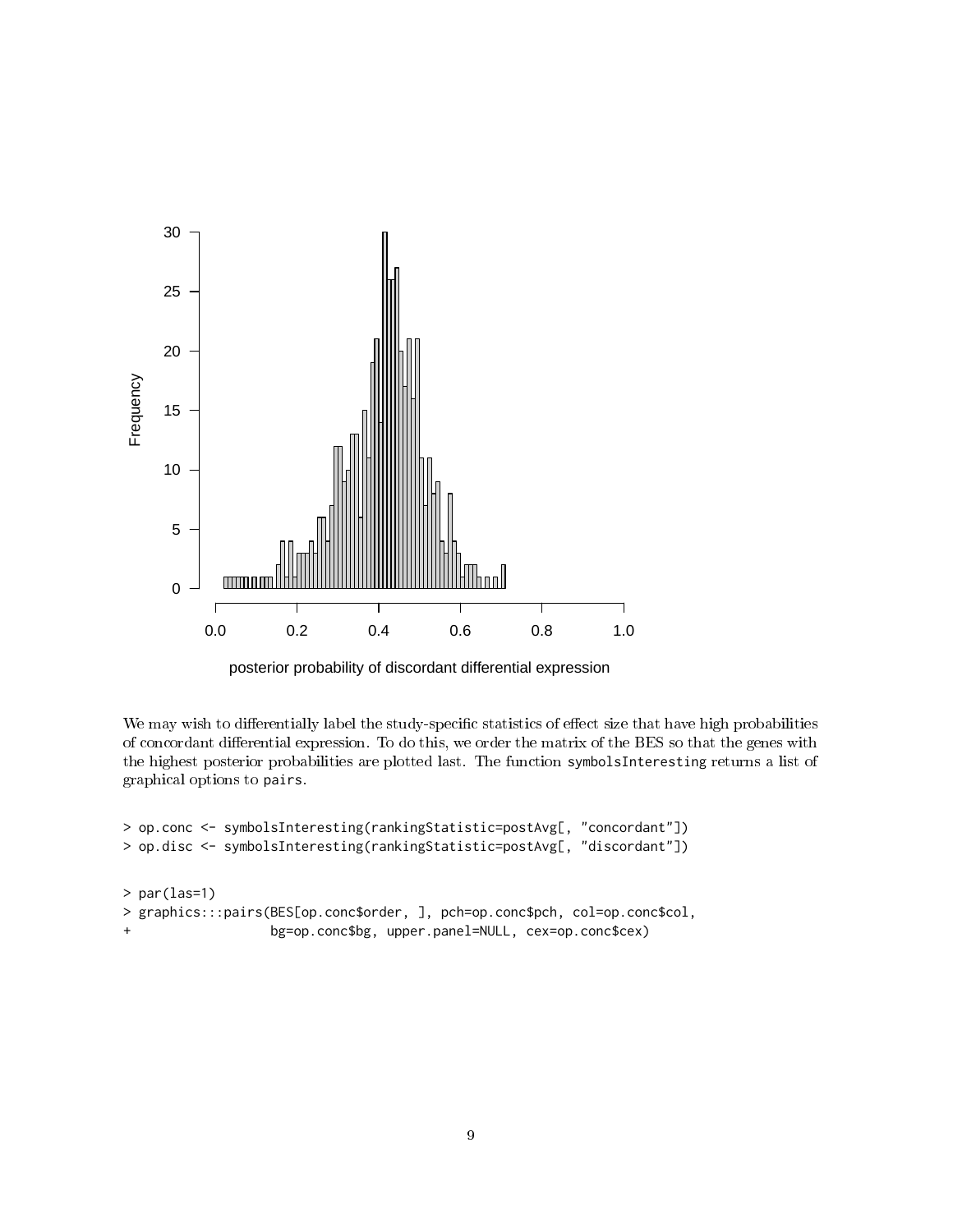

or high probabilities of discordant differential expression

> graphics:::pairs(BES[op.disc\$order, ], pch=op.disc\$pch, col=op.disc\$col, bg=op.disc\$bg, + upper.panel=NULL, cex=op.disc\$cex)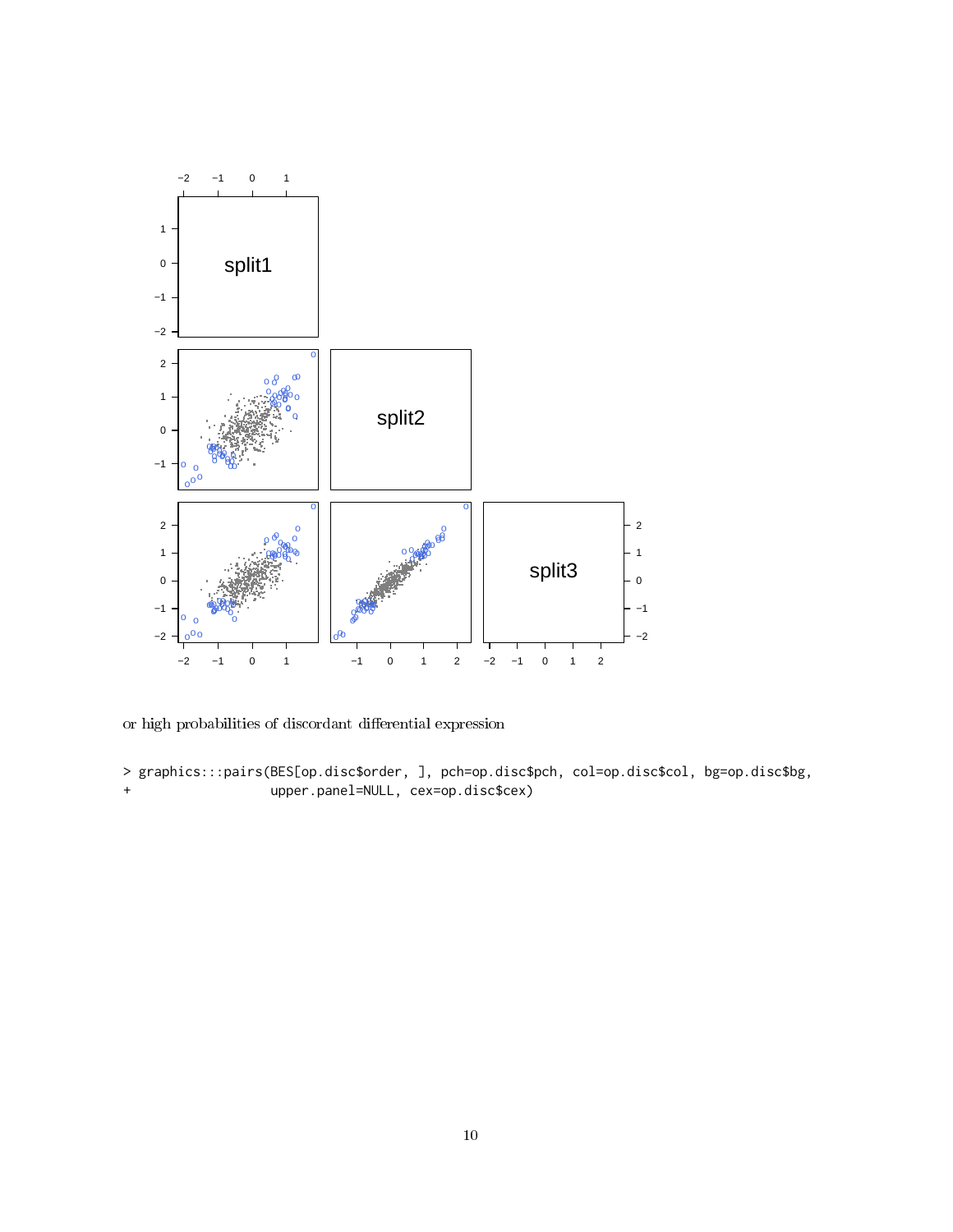

# 7 Alternative cross-study summaries of differential expression

Study-specific estimates of effect size, such as SAM or t-statistics, can be useful to check the overall reproducibility between studies. Again using pairwise scatterplots we plot t- and SAM-statistics using different colors and plotting symbols for the genes that show high posterior probabilities of concordant differential expression.

```
> ##t <- ssStatistic(statistic="t", phenotypeLabel="adenoVsquamous", esetList=xlist)
> tt <- rowttests(xlist, "adenoVsquamous", tstatOnly=TRUE)
> if(require(siggenes)){
+ sam <- ssStatistic(statistic="sam", phenotypeLabel="adenoVsquamous", esetList=xlist)
+ }
> if(require(GeneMeta)){
+ z <- ssStatistic(statistic="z", phenotypeLabel="adenoVsquamous", esetList=xlist)
+ }
```

```
> graphics:::pairs(tt[op.conc$order, ], pch=op.conc$pch, col=op.conc$col,
```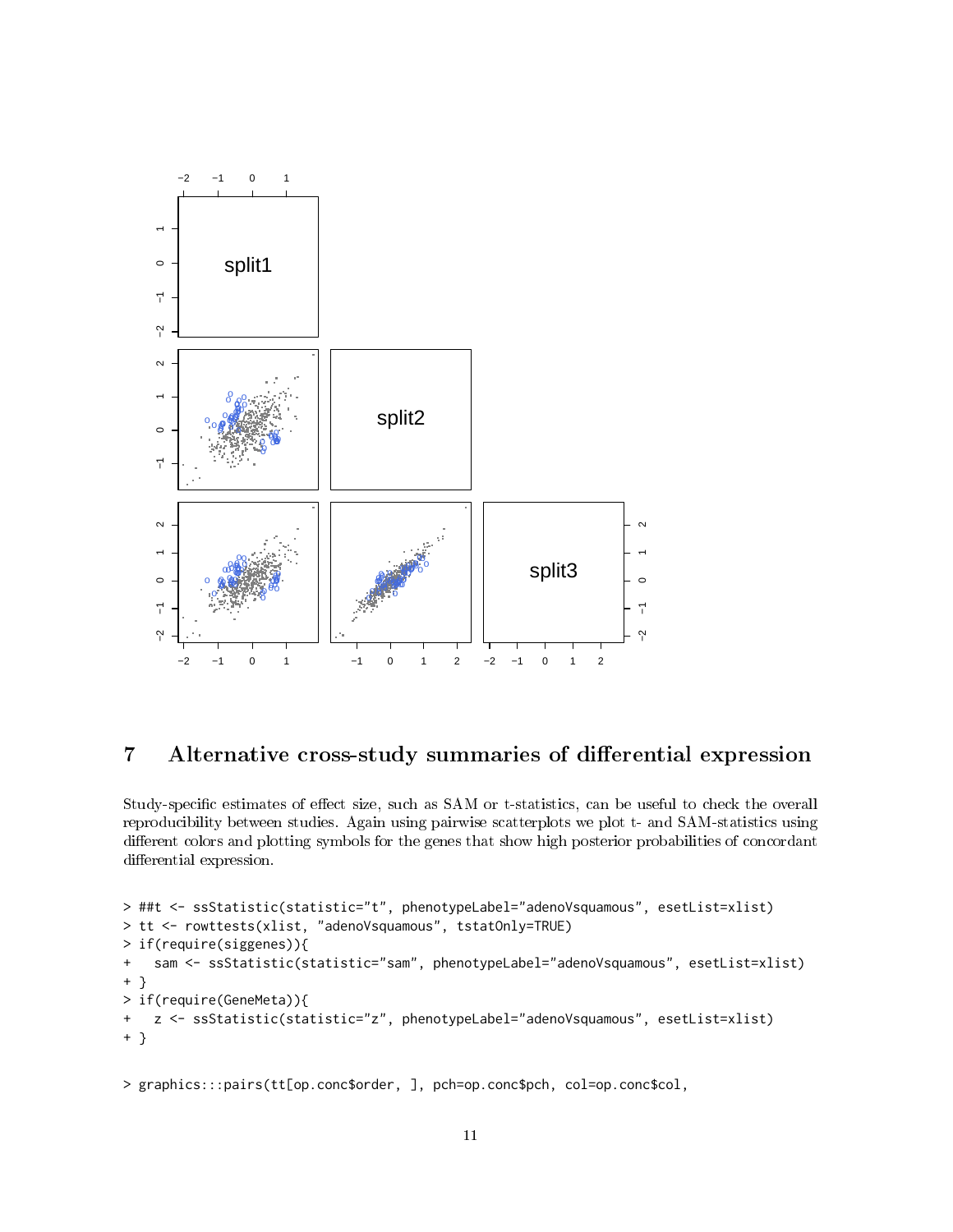```
+ bg=op.conc$bg, upper.panel=NULL, cex=op.conc$cex)
\ddot{\phantom{1}}> graphics:::pairs(tt[op.conc$order, ], pch=op.conc$pch, col=op.conc$col,
                   + bg=op.conc$bg, upper.panel=NULL, cex=op.conc$cex)
>
> graphics:::pairs(tt[op.disc$order, ], pch=op.disc$pch, col=op.disc$col,
                   + bg=op.disc$bg, upper.panel=NULL, cex=op.disc$cex)
```
Uncorrelated t and  $SAM$  statistics suggest a low level of reproducibility that may be attributable to technological differences in the platforms, probes that align to different transcripts of the same gene, or differences in the study populations. Low or non-existing reproducibility may induce a wrong borrowing of strength in the Bayesian model, whereby concordant differential expression is seen as noise and shrunk to zero. Hence, study-specific estimates of t- and SAM-statistics may be helpful in deciding whether the Bayesian model is likely to be beneficial.

If the correlation across studies is low, we suggest an unsupervised approach to gene filtering, such as integrative correlation, to select for genes that show some level of reproducibility across studies. The R packages MergeMaid and genefilter may be helpful.

For evaluating the overall differential expression, we follow the discussion of Garrett-Mayer  $[4]$ , and combine the elements of single study statistics in a linear fashion to obtain a statistic suitable for assessing differential expression. For a more detailed discussion of how these cross-study summaries were generated for evaluating concordant and discordant differential expression, see [\[10\]](#page-13-0).

```
> tScores <- xsScores(tt, N=nSamples(xlist))
> samScores <- xsScores(sam, nSamples(xlist))
> zScores <- xsScores(z[, match(names(xlist), colnames(z))], N=nSamples(xlist))
> ##Concordant differential expression, we use the combined score from the random effects model directly
> zScores[, "concordant"] <- z[, "zSco"]
```
# 8 Session Information

The version number of R and packages loaded for generating the vignette were:

- R version 4.2.0 RC (2022-04-21 r82226), x86\_64-pc-linux-gnu
- Locale: LC\_CTYPE=en\_US.UTF-8, LC\_NUMERIC=C, LC\_TIME=en\_GB, LC\_COLLATE=C, LC\_MONETARY=en\_US.UTF-8, LC\_MESSAGES=en\_US.UTF-8, LC\_PAPER=en\_US.UTF-8, LC\_NAME=C, LC\_ADDRESS=C, LC\_TELEPHONE=C, LC\_MEASUREMENT=en\_US.UTF-8, LC\_IDENTIFICATION=C
- Running under: Ubuntu 20.04.4 LTS
- Matrix products: default
- BLAS: /home/biocbuild/bbs-3.16-bioc/R/lib/libRblas.so
- LAPACK: /home/biocbuild/bbs-3.16-bioc/R/lib/libRlapack.so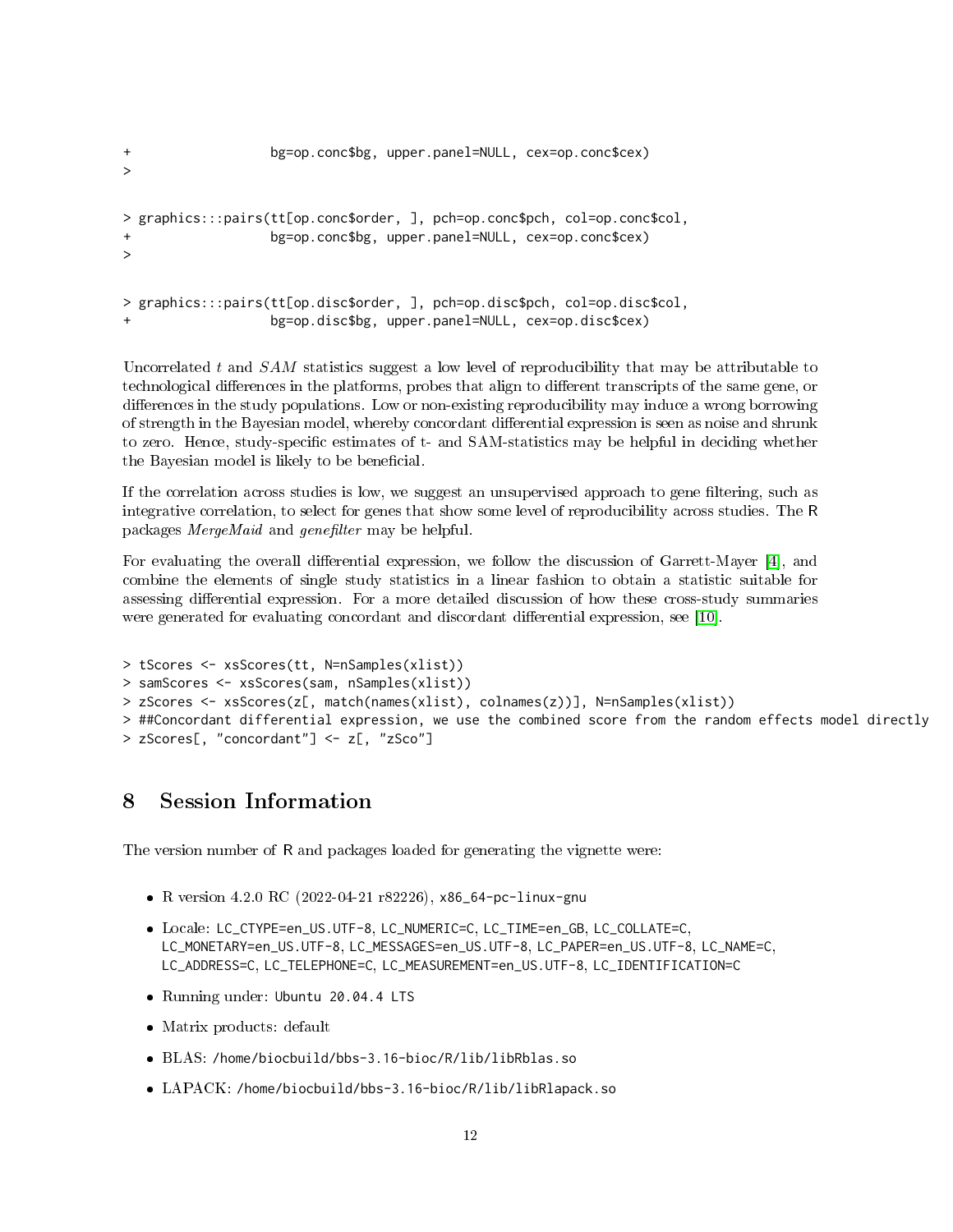- Base packages: base, datasets, grDevices, graphics, methods, stats, utils
- Other packages: Biobase 2.57.0, BiocGenerics 0.43.0, XDE 2.43.0
- Loaded via a namespace (and not attached): AnnotationDbi 1.59.0, Biostrings 2.65.0, DBI 1.1.2, GeneMeta 1.69.0, GenomeInfoDb 1.33.0, GenomeInfoDbData 1.2.8, IRanges 2.31.0, KEGGREST 1.37.0, MASS 7.3-57, Matrix 1.4-1, R6 2.5.1, RColorBrewer 1.1-3, RCurl 1.98-1.6, RSQLite 2.2.12, Rcpp 1.0.8.3, S4Vectors 0.35.0, XML 3.99-0.9, XVector 0.37.0, annotate 1.75.0, bit 4.0.4, bit64 4.0.5, bitops 1.0-7, blob 1.2.3, cachem 1.0.6, cli 3.3.0, compiler 4.2.0, crayon 1.5.1, fastmap 1.1.0, genefilter 1.79.0, grid 4.2.0, gtools  $3.9.2$ , httr 1.4.2, lattice 0.20-45, memoise 2.0.1, multtest 2.53.0, mvtnorm 1.1-3, png 0.1-7, rlang 1.0.2, scrime 1.3.5, siggenes 1.71.0, splines 4.2.0, stats4 4.2.0, survival 3.3-1, tools 4.2.0, vctrs 0.4.1, xtable 1.8-4, zlibbioc 1.43.0

### References

- <span id="page-12-1"></span>[1] Hyungwon Choi, Ronglai Shen, Arul Chinnaiyan, and Debashis Ghosh. A latent variable approach for meta-analysis of gene expression data from multiple microarray experiments. BMC Bioinformatics, 8(1):364, Sep 2007.
- <span id="page-12-4"></span>[2] Leslie Cope, Xiaogang Zhong, Elizabeth Garrett, and Giovanni Parmigiani. MergeMaid: R tools for merging and cross-study validation of gene expression data. Stat Appl Genet Mol Biol, 3: Article29, 2004.
- <span id="page-12-5"></span>[3] Mitchell E. Garber, Olga G. Troyanskaya, Karsten Schluens, Simone Petersen, Zsuzsanna Thaesler, Manuela Pacyna-Gengelbach, Matt van de Rijn, Glenn D. Rosen, Charles M. Perou, Richard I. Whyte, Russ B. Altman, Patrick O. Brown, David Botstein, and Iver Petersen. Diversity of gene expression in adenocarcinoma of the lung. Proceedings of the National Academy of Sciences USA, 98:13784-13789, 2001.
- <span id="page-12-8"></span>[4] Elizabeth Garrett-Mayer, Giovanni Parmigiani, Xiaogang Zhong, Leslie Cope, and Edward Gabrielson. Cross-study validation and combined analysis of gene expression microarray data. Biostatistics, Sep 2007.
- <span id="page-12-3"></span>[5] Robert C Gentleman, Vincent J Carey, Douglas M Bates, Ben Bolstad, Marcel Dettling, Sandrine Dudoit, Byron Ellis, Laurent Gautier, Yongchao Ge, Jeff Gentry, Kurt Hornik, Torsten Hothorn. Wolfgang Huber, Stefano Iacus, Rafael Irizarry, Friedrich Leisch, Cheng Li, Martin Maechler, Anthony J Rossini, Gunther Sawitzki, Colin Smith, Gordon Smyth, Luke Tierney, Jean Y H Yang, and Jianhua Zhang. Bioconductor: open software development for computational biology and bioinformatics. Genome Biol, 5(10):R80, 2004.
- <span id="page-12-2"></span>[6] Fangxin Hong, Rainer Breitling, Connor W McEntee, Ben S Wittner, Jennifer L Nemhauser, and Joanne Chory. Rankprod: a bioconductor package for detecting differentially expressed genes in meta-analysis. *Bioinformatics*,  $22(22):2825-2827$ , Nov 2006.
- <span id="page-12-0"></span>[7] Lara Lusa, R. Gentleman, and M. Ruschhaupt. GeneMeta: MetaAnalysis for High Throughput Experiments, 2007. R package version 1.11.0.
- <span id="page-12-6"></span>[8] Giovanni Parmigiani, Elizabeth S Garrett-Mayer, Ramaswamy Anbazhagan, and Edward Gabrielson. A cross-study comparison of gene expression studies for the molecular classification of lung cancer. *Clin Cancer Res*,  $10(9)$ : 2922-2927, May 2004.
- <span id="page-12-7"></span>[9] Martyn Plummer, Nicky Best, Kate Cowles, and Karen Vines. coda: Output analysis and diagnostics for MCMC, 2007. R package version 0.12-1.